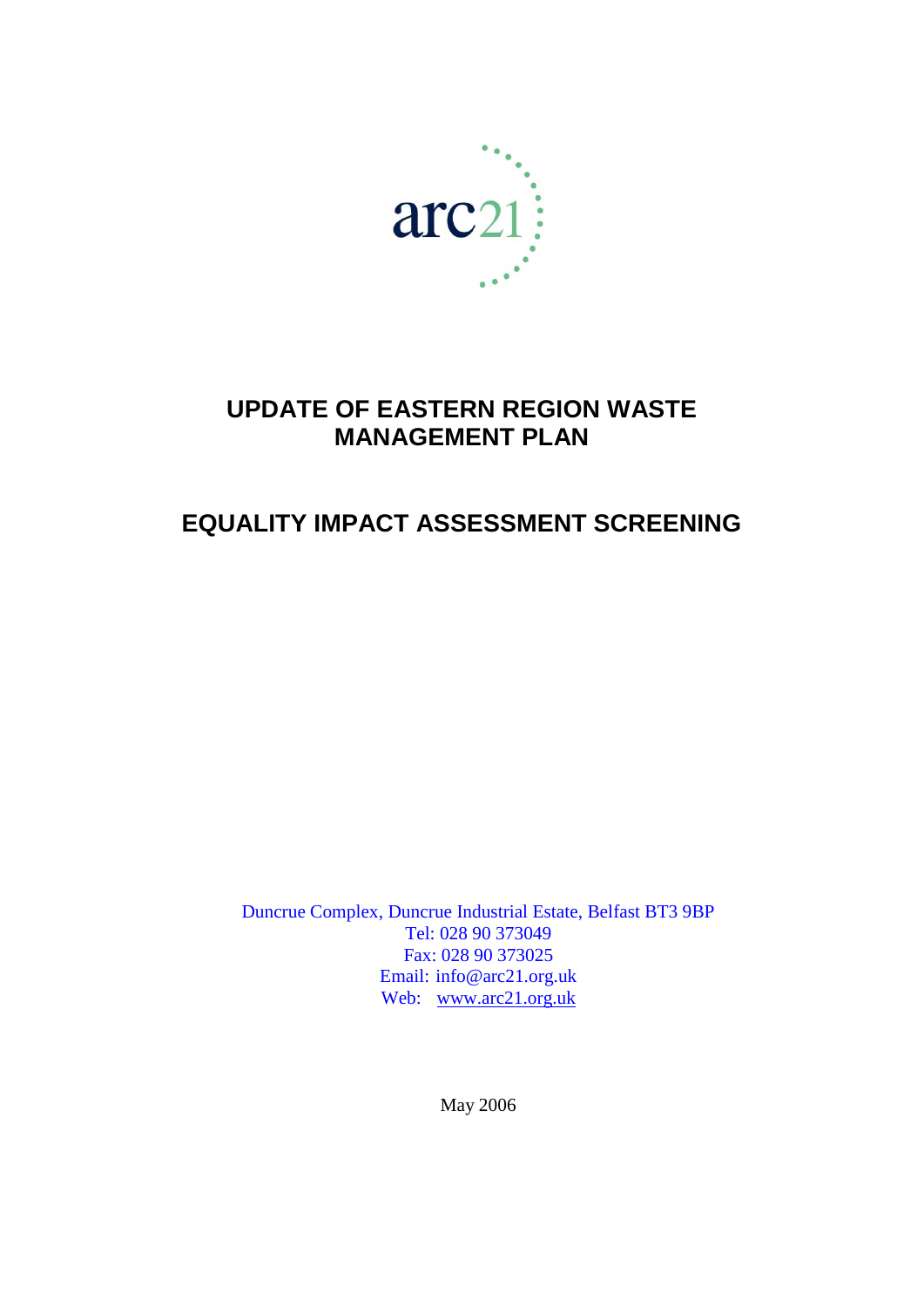- The arc21 Waste Management Plan, which is being updated to account for  $\bullet$ recent developments in waste management in Northern Ireland, namely,
- The Landfill Allowance Scheme (Northern Ireland) Regulations 2004 (NILAS);
- The Northern Ireland Best Practicable Environmental Option (NI BPEO) 2005
- The Thematic Strategy on the Prevention and Recycling of Waste
- The Northern Ireland Waste Management Strategy 2006;

## **Brief Policy Description**

This Plan sets out how arc21 propose to deal with our wastes for the next 15 years. It also considers our immediate needs and changes that need to be made in waste management in light of progress since the Waste Management Plan was adopted in January 2003 and provides proposals up to 2020. The central focus of this Waste Management Plan is an analysis of the waste streams arising in the arc21 Region and associated potential for waste prevention, recycling and recovery and disposal.

This Plan sets out the range of facilities that will be needed to deliver the strategic targets and criteria for locating these. The primary areas of change from the Waste Management Plan adopted in 2003 are:

- A revised projection of municipal waste growth up to 2020 (detailed in  $\bullet$ Chapter 5);
- An updated review of the arisings of commercial, industrial, construction,demolition and excavation wastes in the arc21 region (detailed in Chapter 5);
- A chapter focused on measures to optimise waste prevention (Chapter 6); and  $\bullet$
- An updated preferred waste management solution for arc21 consistent with the Northern Ireland BPEO ( detailed in Chapter 10)

## **Policy Aim(s)**

The principal objective of the Plan is to identify the options for managing waste within the arc21 Region, which draws the right balance between:

- meeting strategic targets for reduction, recycling and recovery  $\bullet$
- the protection of the environment for present and future generations; and
- The provision and maintenance of sufficient disposal capacity and treatment capacity to deal with the waste produced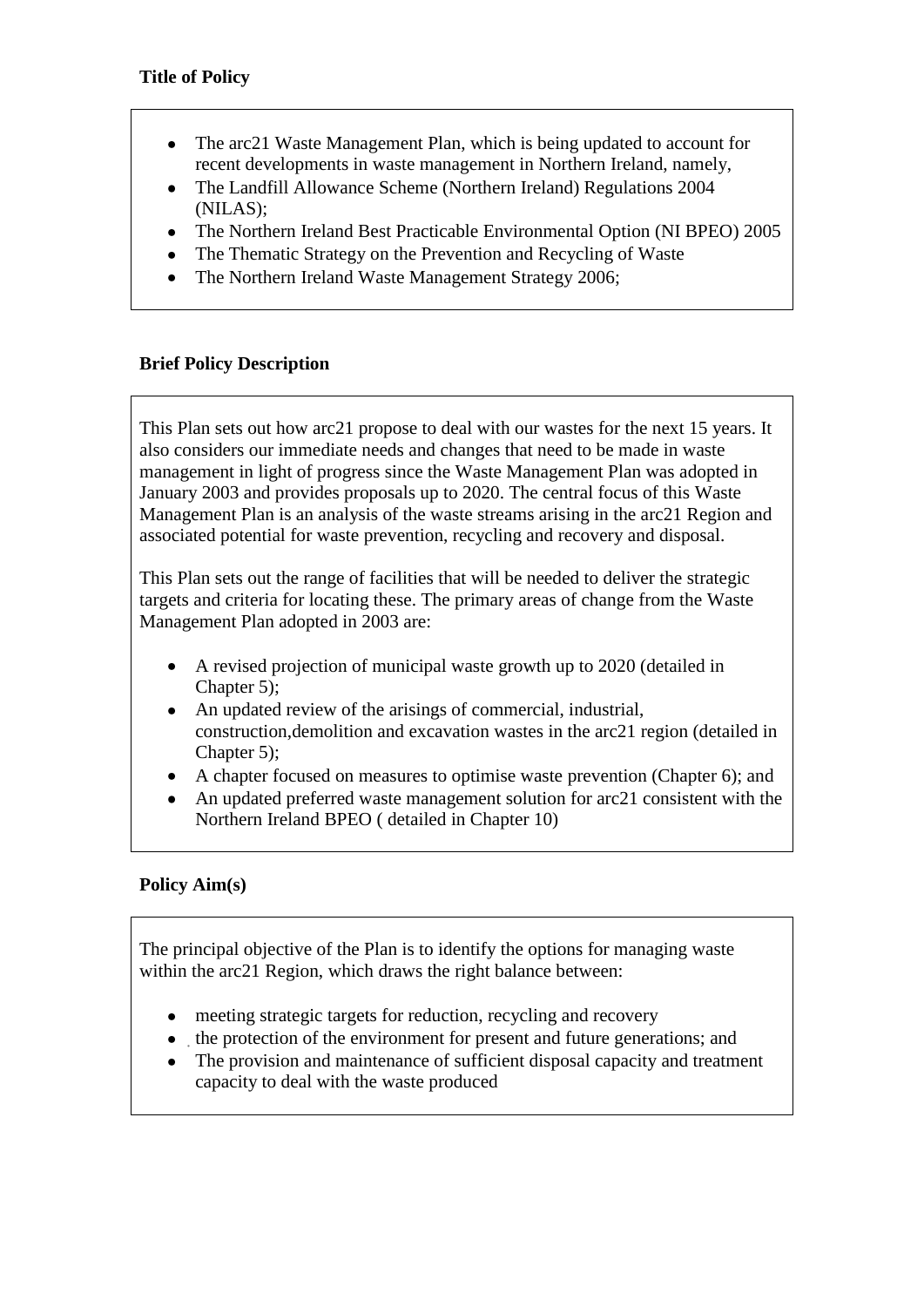The policy is defined by the 11 member Councils of arc21.

## **Who are the relevant stakeholders?**

| 1. Ratepayers/householders in each Council area |  |  |  |  |  |  |  |
|-------------------------------------------------|--|--|--|--|--|--|--|
|-------------------------------------------------|--|--|--|--|--|--|--|

2. Members of each Council

3. Refuse Collection Operatives

4. Waste Management Sections in each of the 11 Arc 21 Councils

5. arc21

6. Waste management industry

7. Government

## **Please list any related policies:**

1.Waste Collection Policies of each relevant Council

2. Council Equality Schemes

3. Council Health and Safety policies

4. European, National and Regional legislation and related guidance.

## **What data is available to assist screening?**

1. Revised Plan

- 2. Responses to the consultation
- 3. Existing Equality Impact Assessment

## **How will the policy be implemented?**

Through the adoption by each Council and then operationally by arc21 and by each Council.

## **What factors will facilitate implementation?**

Good communication throughout the arc21 region Application of appropriate resources. Government approval and support.

A high level of public participation and support.

## **What factors will hinder implementation?**

Delays associated with the planning process. Affordability incorporating central government financial support. Poor public participation and support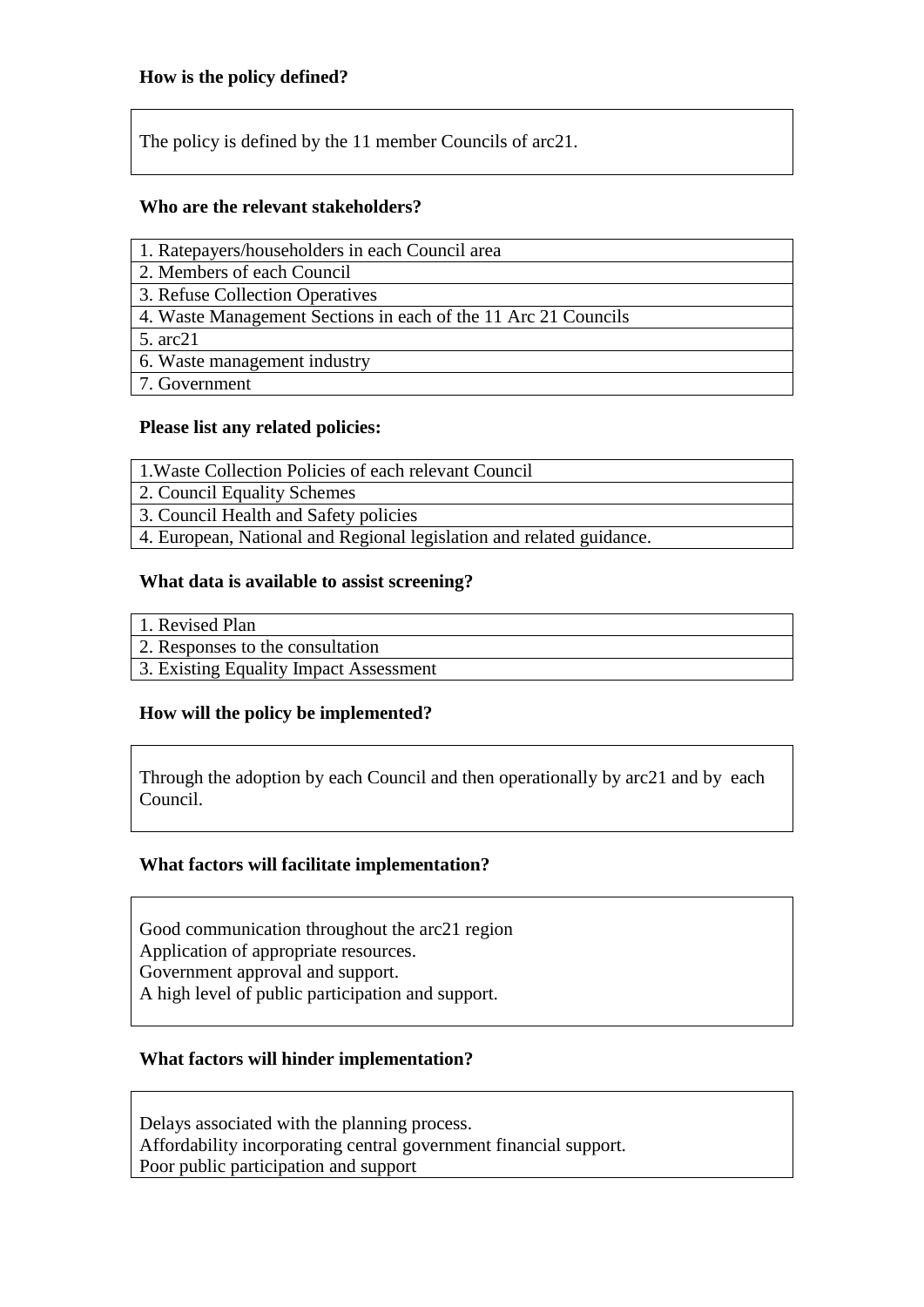## **Is implementation undertaken with other bodies/organisations?**

Yes. Implementation is undertaken in partnership with central government and the private and voluntary sectors.

## **What data will be required to assist monitoring of policy implementation?**

1.Relevant statistical waste data, e.g. recycling rate, BMW landfilled etc.

2.Relevant financial data, e.g. cost of waste disposal and treatment per household

3.Residents' Satisfaction Surveys

4.Complaints

5.Participation studies

6. The Plan will be reviewed at least once every 5 years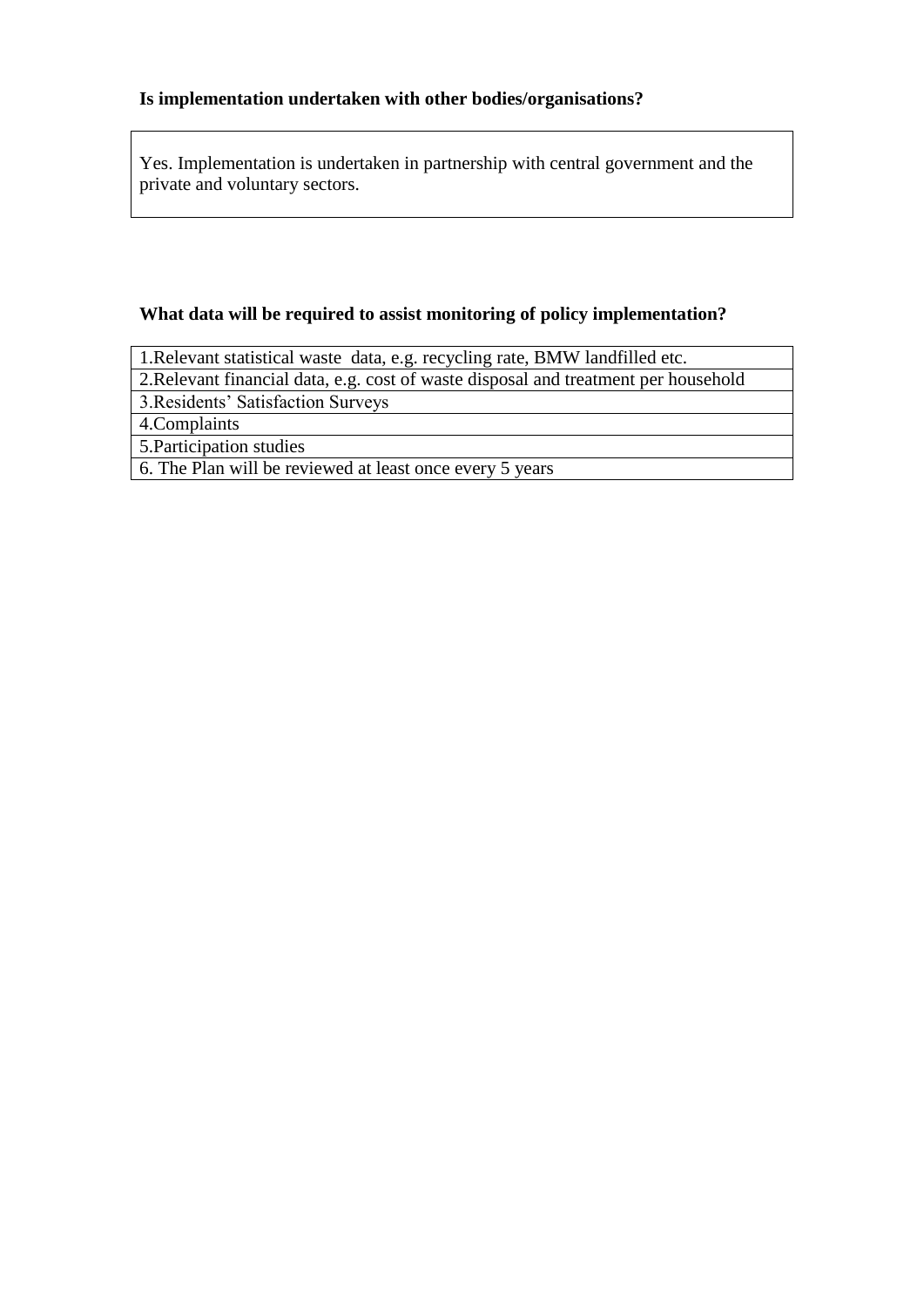## **The following is the list of issues and the recommended practices:**

|                |                           | Q1. Is there any evidence of<br>higher or lower participation or<br>uptake by different groups? | Q2. Do different groups have<br>different needs, experiences,<br>issues and priorities in relation to<br>this policy issue? | Q3. Have consultations with<br>relevant groups, organisations or<br>individuals indicated that policies<br>of this type create problems that<br>are specific to them? |
|----------------|---------------------------|-------------------------------------------------------------------------------------------------|-----------------------------------------------------------------------------------------------------------------------------|-----------------------------------------------------------------------------------------------------------------------------------------------------------------------|
|                |                           | Tick as required                                                                                | Tick as required                                                                                                            | Tick as required                                                                                                                                                      |
| Yes            | All 9 Groups              |                                                                                                 |                                                                                                                             |                                                                                                                                                                       |
|                | Religious belief          |                                                                                                 |                                                                                                                             |                                                                                                                                                                       |
|                | <b>Political Opinion</b>  |                                                                                                 |                                                                                                                             |                                                                                                                                                                       |
|                | Racial Group              |                                                                                                 | X                                                                                                                           | X                                                                                                                                                                     |
|                | Age                       |                                                                                                 | X                                                                                                                           |                                                                                                                                                                       |
|                | <b>Marital Status</b>     |                                                                                                 |                                                                                                                             |                                                                                                                                                                       |
|                | <b>Sexual Orientation</b> |                                                                                                 |                                                                                                                             |                                                                                                                                                                       |
|                | Gender                    |                                                                                                 |                                                                                                                             |                                                                                                                                                                       |
|                | Disability                |                                                                                                 | X                                                                                                                           | X                                                                                                                                                                     |
|                | Dependancy                |                                                                                                 | X                                                                                                                           |                                                                                                                                                                       |
| N <sub>o</sub> |                           |                                                                                                 |                                                                                                                             |                                                                                                                                                                       |
| D/Know         |                           | $\mathbf X$                                                                                     |                                                                                                                             |                                                                                                                                                                       |

| Please give any comments for | Q1.                                | Q2.                            | Q3.                                 |
|------------------------------|------------------------------------|--------------------------------|-------------------------------------|
| each of the questions here:  | Unable to complete this section as | Language, physical ability and | NICEM - need for accessible info    |
|                              | data not available.                | understanding may be barriers. | for those not fluent in English.    |
|                              |                                    |                                | MENCAP - need for targeted          |
|                              |                                    |                                | information for learning disability |
|                              |                                    |                                | RNIB - need for accessible          |
|                              |                                    |                                | information, identification of bins |
|                              |                                    |                                | and avoiding footway obstruction.   |
|                              |                                    |                                |                                     |